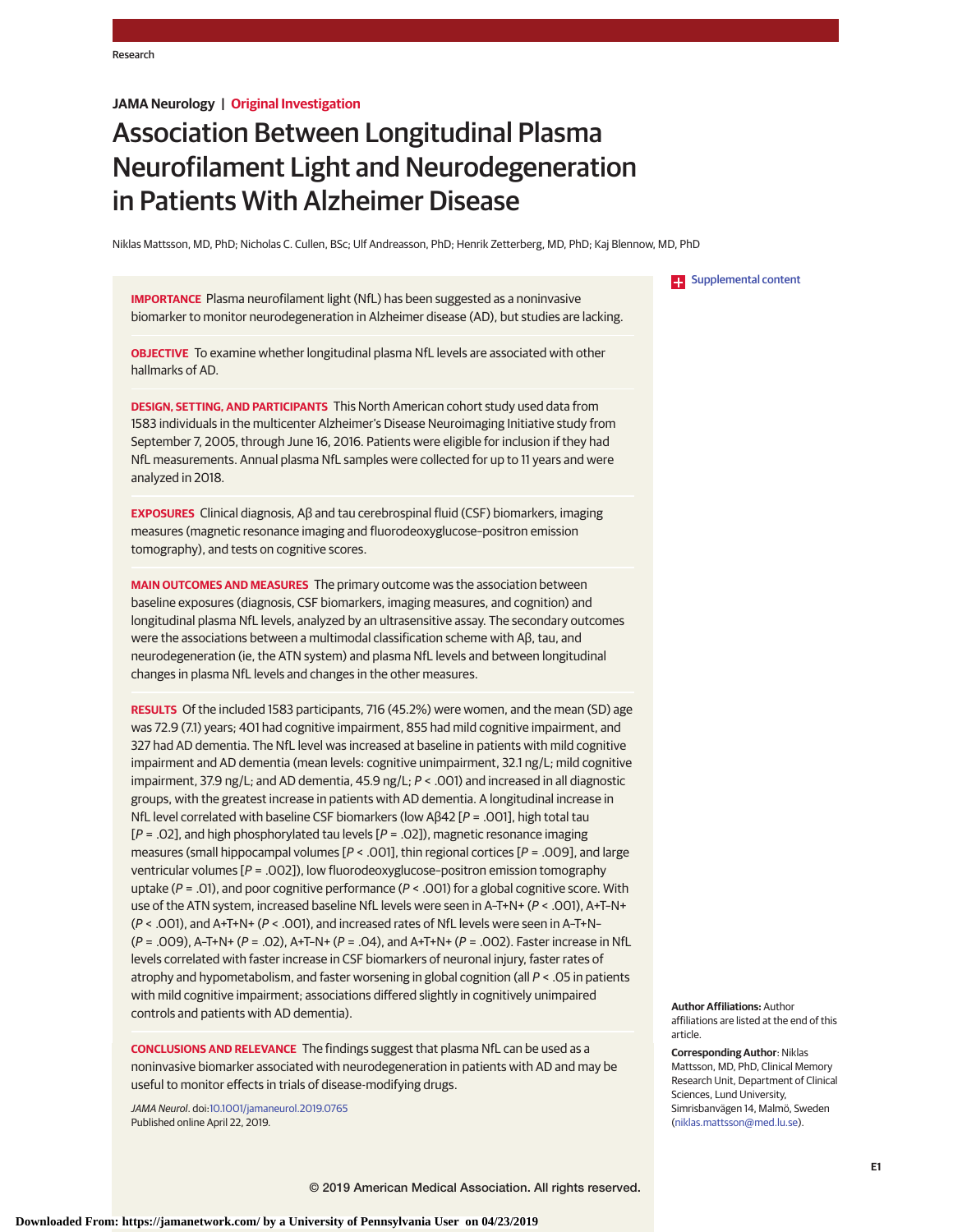lzheimer disease (AD) is characterized by amyloid  $β$  (A $β$ ) and tau aggregates in the brain. The start of a cascade is believed to begin with Aβ aggregation, which leads to spread of tau tangles and neuronal injury and progressive cognitive decline.<sup>1</sup> Existing methods to monitor pathologic events in AD are based on imaging, either volumetric magnetic resonance imaging (MRI)<sup>2</sup> or positron emission tomography (PET) of glucose metabolism  $Aβ$  and tau aggregates,<sup>3</sup> or cerebrospinal fluid (CSF) biomarkers reflecting brain amyloidosis (Aβ42), neurodegeneration (total tau [t-tau]), and tau pathology (phosphorylated tau [p-tau]). $4$  Given that imaging biomarkers are expensive and have limited availability and CSF biomarkers involve lumbar puncture, there is a need for simple, noninvasive, inexpensive, and readily available biomarkers to track the neurodegenerative process in AD, both to monitor the disease in clinical practice and to facilitate drug development.

Neurofilament light (NfL) in CSF is a sensitive biomarker for neuroaxonal damage,<sup>5</sup> and recent developments have allowed for measurement of NfL levels in blood samples.<sup>6</sup> Plasma NfL is a candidate marker to track neurodegeneration in AD, in which levels are increased and correlate with future atrophy, hypometabolism, and cognitive decline.<sup>7</sup> However, we are not aware of any study of longitudinal plasma NfL levels in AD. We tested longitudinal plasma NfL levels in a large number of people who were cognitively unimpaired (CU) and patients with mild cognitive impairment (MCI) or AD dementia enrolled in the Alzheimer Disease Neuroimaging Initiative (ADNI). The primary hypothesis was that plasma NfL levels would increase among people with baseline features of AD (clinical diagnosis, CSF biomarkers, and MRI and fluorodeoxyglucose [FDG]-PET features). We also testedwhether amultimodal classification schemewith Aβ, tau, and neurodegeneration (ie, the ATN system<sup>8</sup>) was associated with differences in NfL level and whether changes in NfL level were associated with longitudinal changes in other measures.

# **Methods**

Data were obtained from the ADNI database,<sup>9</sup> which was launched in 2003 as a public-private partnership and is led by principal investigator Michael W. Weiner, MD. The ADNI participants have been recruited from more than 50 sites across the United States and Canada. For the present study, we used data accessed at the ADNI database on October 8, 2018. The study data and sampleswere collected from September 7, 2005, through June 16, 2016. Regional ethical committees of all institutions approved the ADNI study. All study participants gave written informed consent. This study was carried out according to the Strengthening the Reporting of Observational Stud-ies in Epidemiology [\(STROBE\)](http://www.equator-network.org/reporting-guidelines/strobe/) reporting guideline.<sup>10</sup>

#### **Participants**

Our cohort consisted of all CU control individuals and patients with MCI and AD dementia with available plasma NfL measurements enrolled in the ADNI. Inclusion and exclusion criteria have been described.<sup>11</sup> All ADNI participants were aged 55 to 90 years, had completed at least 6 years of education, were fluent in Spanish or English, and had no significant neurologic disease

## **Key Points**

**Question** Is there an association between longitudinal plasma neurofilament light and hallmarks of Alzheimer disease?

**Findings** In this cohort study of 1583 individuals in the multicenter Alzheimer's Disease Neuroimaging Initiative study, longitudinal plasma neurofilament light level increased in association with several baseline and longitudinal hallmarks of Alzheimer disease. The increase in plasma neurofilament light level was associated with changes in other established measures of neurodegeneration in Alzheimer disease.

**Meaning** The findings suggest that plasma neurofilament light can be used as a noninvasive biomarker to track neurodegeneration in patients with Alzheimer disease.

other than AD. The CU participants reported a Mini-Mental State Examination (MMSE) score of 24 or higher and a Clinical Dementia Rating Scale (CDR) score of zero. The MCI participants reported an MMSE score of 24 or higher, objective memory loss tested by delayed recall of the Wechsler Memory Scale Logical Memory II, a CDR score of 0.5, preserved activities of daily living, and absence of dementia. The patients with AD dementia fulfilled the National Institute of Neurological and Communicative Disorders and Stroke and the Alzheimer Disease and Related Disorders Association criteria for probable AD,<sup>12</sup> reported an MMSE score between 20 and 26, and a CDR score from 0.5 to 1.0.

# Plasma NfL

Plasma NfL level was measured at the Clinical Neurochemistry Laboratory, University of Gothenburg, Mölndal Campus, Mölndal, Sweden, using an in-house ultrasensitive enzyme-linked immunosorbent assay on a singlemolecule array platform (Quanterix Corp). $6$  The lower limit of quantificaiton was 6.7 ng/L, and the upper limit of quantification was 1620.0 ng/L. All but one sample measured within the range spanned by the limits of quantification. The intra-assay coefficient of variation was 6.2% and the interassay coefficients of variation was 9.0% for the lowconcentration quality control sample of 11.0 ng/L. The intra-assay coefficient of variation was 4.9% and the interassay coefficient of variation was 7.2% for the high-concentration quality control sample of 173.0 ng/L. The measurements were performed from January 1 through April 1, 2018, by a board-certified laboratory technician using a single batch of reagents.

## Other Biochemical Markers

The CSF samples were obtained by lumbar puncture from a subset of participants. Data on the number of CSF samples (and other measures) are available in eTable 1 in the [Supplement.](https://jama.jamanetwork.com/article.aspx?doi=10.1001/jamaneurol.2019.0765&utm_campaign=articlePDF%26utm_medium=articlePDFlink%26utm_source=articlePDF%26utm_content=jamaneurol.2019.0765) Concentrations of Aβ42, t-tau, and p-tau were quantified using fully automated Elecsys assays (Roche Diagnostics).<sup>13,14</sup>

## **Neuroimaging**

Structural brain images were acquired using 3-T MRI scanners with T1-weighted MRI scans using a sagittal volumetric magnetization-prepared rapid gradient echo sequence. FreeSurfer, version 5.1 (FreeSurfer) was used for quantification of regional thickness and volumes according to the 2010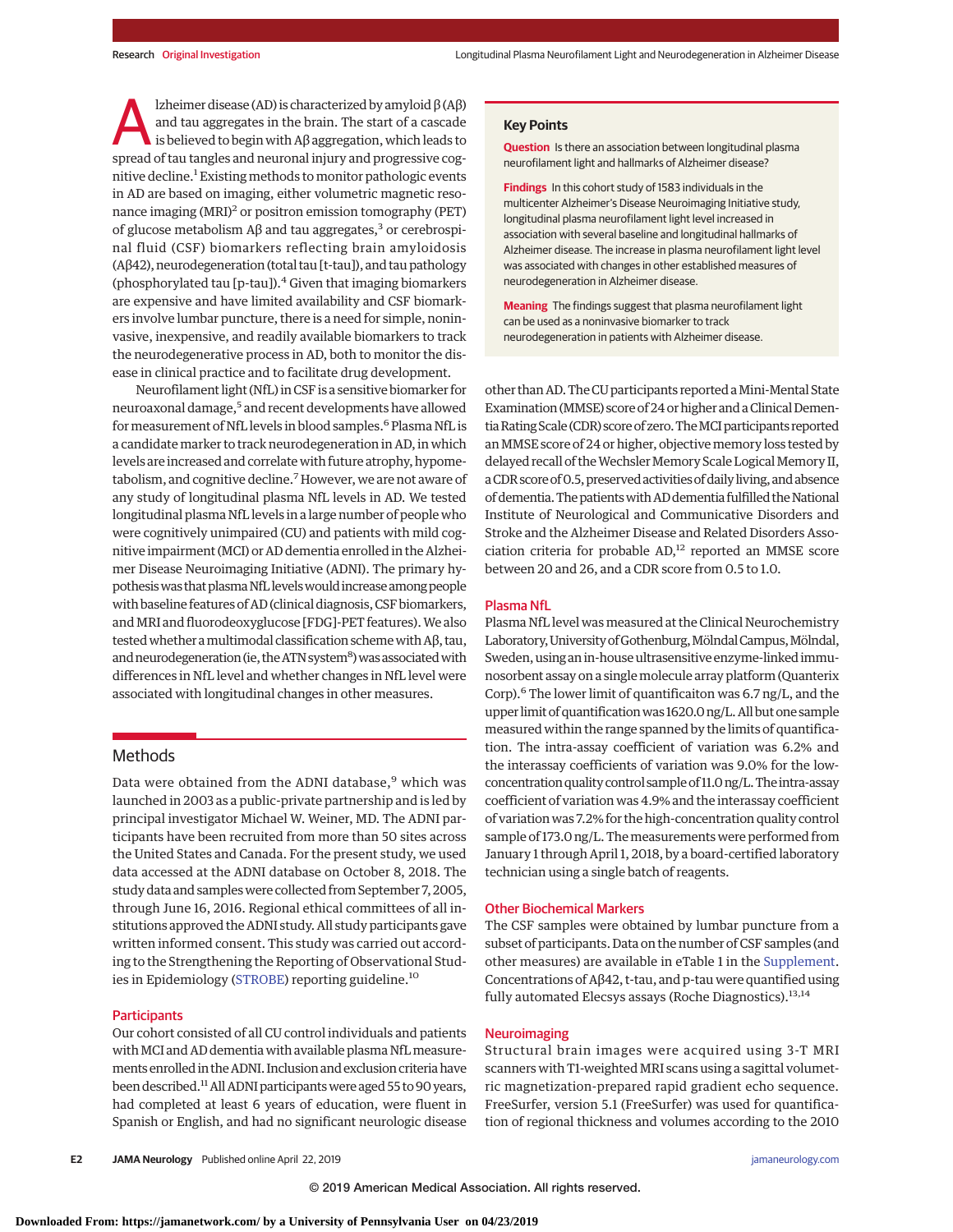Desikan-Killany atlas.15We used volumetric data for hippocampus and lateral ventricle measures, whereas cortical thickness was used for the entorhinal cortex and for a meta-region of interest (temporal composite) involving entorhinal, inferior temporal, middle temporal, and fusiform cortex. Volumetric measures were adjusted for total intracranial volume using a previously described method whereby the imaging measure (y) is regressed on total intracranial volume (x) in the CU group and the adjusted imaging measure for all patients is subsequently computed as the residual value from the regression line.<sup>16</sup> The adjusted imaging measure is interpreted as the deviation from the value expected in a healthy individual with the observed total intracranial volume. White matter lesion volume was quantified from fluid-attenuated inversion recovery images using an automated pipeline.<sup>17</sup> The FDG-PET scans were acquired, and an FDG composite score was calculated as the mean uptake in left and right angular, temporal, and posterior cingulate regions.<sup>18</sup>

# Cognitive Tests

Cognition was assessed using the MMSE, the 11-item version of the Alzheimer Disease Assessment Scale-Cognitive Subscale (ADAS-Cog), and the CDR Scale Sum of Boxes (CDR-SB).

#### Cut Points

For Aβ positivity,we used a published cut point (CSF Aβ42 level,  $\langle$  <880 ng/L).<sup>14</sup> Cerebrospinal fluid t-tau positivity (>300 ng/L) and CSF p-tau positivity (>27 ng/L) were defined recently by maximizing the ability to predict progression in MCI (Oskar Hansson and K.B., unpublished data). For imaging measures and cognitive tests, we used the 90th percentile (toward the normal range, giving 90% sensitivity for AD) in the group with AD dementia to define positivity.<sup>16</sup> As a sensitivity analysis, we also defined cut points at the mean level plus 2 SDs in Aβnegative CU (or minus 2 SDs for hippocampal volume, cortical thickness, FDG-PET, and MMSE measures). Cut points are summarized in eTable 2 in the [Supplement.](https://jama.jamanetwork.com/article.aspx?doi=10.1001/jamaneurol.2019.0765&utm_campaign=articlePDF%26utm_medium=articlePDFlink%26utm_source=articlePDF%26utm_content=jamaneurol.2019.0765)

#### Statistical Analysis

We tested linear mixed-effects (LME) models with longitudinal NfL level as the response and different variables, including diagnostic group, baseline CSF biomarkers, MRI measures, and cognitive test findings. We evaluated models with dichotomous and continuous variables. Second, we repeated the LME models described above for each of the different diagnostic groups separately. Third, we evaluated LME models while simultaneously stratifying patients by amyloid pathology (A), defined as CSF Aβ42 level, <880 ng/L; tau pathology (T), defined as CSF p-tau level, >27 ng/L; and neurodegeneration (N), defined as a thin temporal cortex, using the 90% sensitivity for AD cut point (<2.75 mm) simultaneously in accordance with the ATN framework.<sup>8</sup> Fourth, we tested correlations between longitudinal NfL level and longitudinal data for the other measures by computing the Pearson correlation between individual-specific random slopes from LME models for NfL level and random slopes from LME models similarly fit among the other measures.

All LMEmodels included random intercepts and slopes and were adjusted for age and sex. Time was treated as a continuous variable. The models were fit using maximum likelihood estimation and differences in trajectories (ie, estimated change or slope) across groups were assessed using approximate *F* or *t* tests. When *R*<sup>2</sup> values are presented for LME models, we refer to the marginal  $R^2$  (the proportion of the variance that is explained by the fixed effects). All statistical analyses were performed using the R programming language, version 3.4.3 (R Foundation), with LME analysis performed specifically using the *nlme* package, version 3.1. All tests were 2-sided with a significance level of *P* < .05.

# Results

Of 1583 participants included in the study, 716 (45.2%) were women, and the mean (SD) age was 72.9 (7.1) years. We included 401 CU controls (median number of samples, 3; interquartile range, 2-4), 855 with MCI (median number of sample, 3; interquartile range, 2-4), and 327 with AD dementia (median number of samples, 1; interquartile range, 1-2), or a total of 4326 plasma NfL level measures from samples obtained annually up to 11 years after the baseline examination (Table 1). At baseline and irrespective of diagnostic group, NfL level was positively associated with age (*r*, 0.36; *P* < .001) but not with educational level or sex.

# Plasma NfL and Diagnosis

Baseline NfL level was higher in patients with MCI (37.9 ng/L) and AD dementia (45.9 ng/L) than in the CU controls (32.1 ng/ L). The NfL level increased significantly in all groups, with greater rates among patientswithMCI (2.7 ng/L per year;*P* = .22 vs CU controls) compared with CU controls (2.4 ng/L per year; *P* < .001) and greater rates among patients with AD dementia compared with the CU controls and patients with MCI  $(4.9 \text{ ng/L})$ per year;*P* = .02 vsCU controls and*P* = .04 vs patientswithMCI) (Figure 1A-D). Intercepts and rates were compared within diagnostic groups, stratified by Aβ status (defined by CSF Aβ42). The Aβ-positive CU controls had increased rates compared with the Aβ-negative CU controls, and patients with Aβ-positive MCI had increased baseline levels and increased rates compared with patients with Aβ-negative MCI. There were no significant differences between the Aβ-negative and Aβ-positive AD groups (Figure 1E and eTables 3 and 4 in the [Supplement\)](https://jama.jamanetwork.com/article.aspx?doi=10.1001/jamaneurol.2019.0765&utm_campaign=articlePDF%26utm_medium=articlePDFlink%26utm_source=articlePDF%26utm_content=jamaneurol.2019.0765).

# Plasma NfL by Baseline Biomarkers, Imaging Findings, and Cognition

Table 2 shows the associations between longitudinal NfL levels and the baseline variables of CSF Aβ42, t-tau level, and p-tau levels; hippocampal volume; entorhinal cortical thickness; ventricular volume; temporal cortical thickness; FDG-PET findings; white matter lesions; MMSE score; CDR-SB score; and ADAS-Cog score irrespective of the diagnostic group. All variables were associated with higher baseline NfL levels (both when used as continuous or dichotomous variables). All variables were also associated with more rapid increase in NfL levels when used continuously. Of the CSF biomarkers, Aβ42 had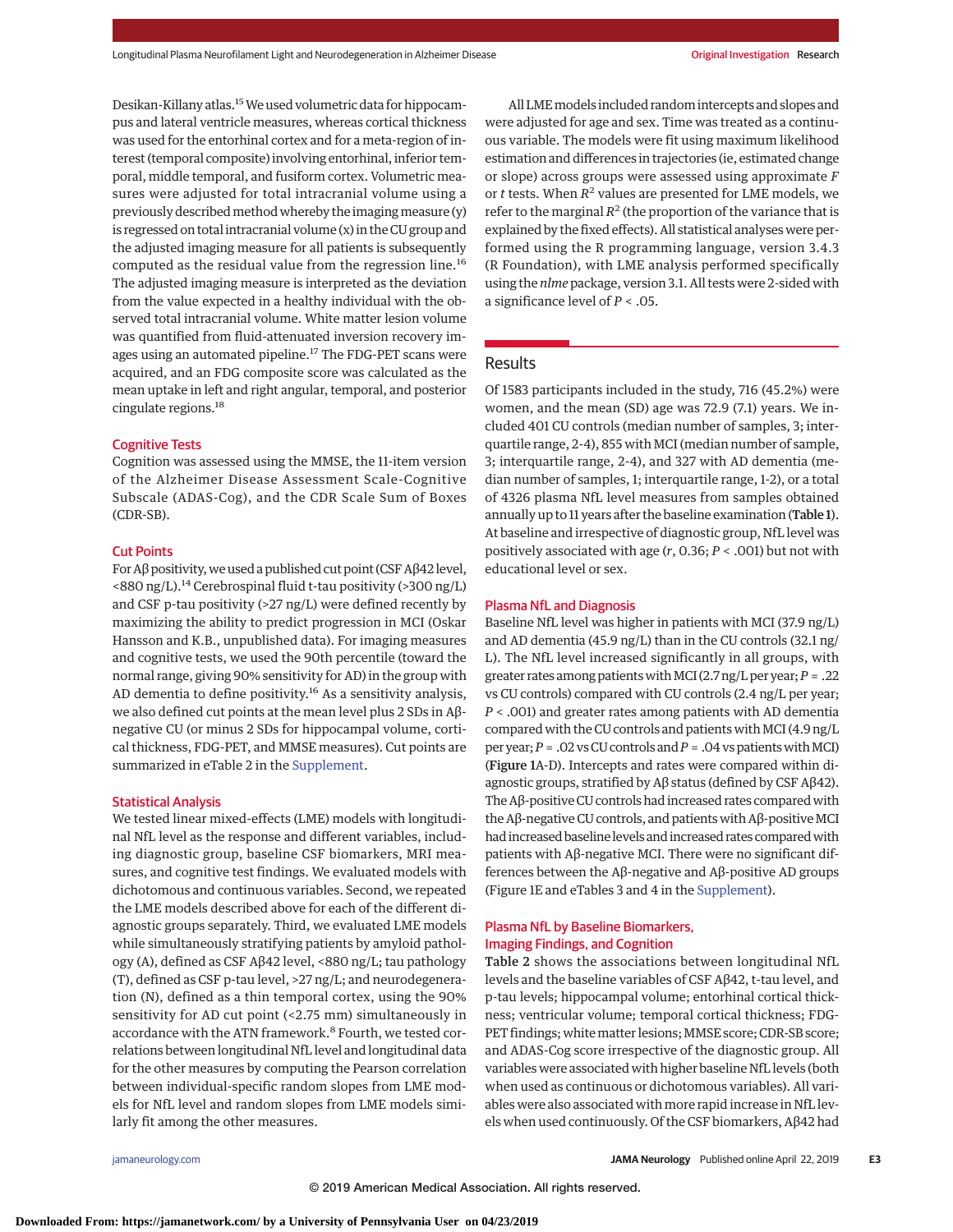#### Table 1. Patient Demographics

| Characteristic                                         | Cognitively<br>Unimpaired<br>$(n = 401)$ | Mild<br>Cognitive<br>Impairment<br>$(n = 855)$ | Alzheimer<br><b>Disease</b><br>$(n = 327)$ |  |
|--------------------------------------------------------|------------------------------------------|------------------------------------------------|--------------------------------------------|--|
| Age at baseline,<br>mean (SD), y                       | 74.6 (5.6)                               | 72.4(7.4)                                      | 74.9 (7.8)                                 |  |
| Male sex, No. $(\%)$                                   | 203 (50.6)                               | 485 (56.7)                                     | 179 (54.7)                                 |  |
| APOE ε4-/-, No. (%)                                    | 290 (72.3)                               | 453 (52.9)                                     | 153 (46.8)                                 |  |
| APOE $\varepsilon$ 4+/-, No. (%)                       | 100 (24.9)                               | 326 (38.1)                                     | 110 (33.6)                                 |  |
| APOE ε4+/+, No. (%)                                    | 11(2.7)                                  | 76 (8.8)                                       | 64 (19.6)                                  |  |
| Educational level,<br>mean (SD), y                     | 16.3(2.7)                                | 16.1(2.7)                                      | 15.1(3.0)                                  |  |
| CSF biomarkers at baseline,<br>mean (SD), ng/L         |                                          |                                                |                                            |  |
| Aβ42 level                                             | 1191.0<br>(451.3)                        | 999.2<br>(445.5)                               | 674.5<br>(317.5)                           |  |
| p-tau Level                                            | 21.8(9.2)                                | 26.9 (14.5)                                    | 36.9 (15.8)                                |  |
| t-tau Level                                            | 236.7<br>(90.0)                          | 279.3<br>(130.3)                               | 369.8<br>(145.9)                           |  |
| Imaging measure<br>at baseline, mean (SD) <sup>a</sup> |                                          |                                                |                                            |  |
| Hippocampus, mm <sup>3</sup>                           | 7363.9<br>(899.7)                        | 6959.0<br>(1132.5)                             | 5751.5<br>(1003.2)                         |  |
| Entorhinal cortex, mm                                  | 3.5(0.3)                                 | 3.4(0.4)                                       | 2.8(0.5)                                   |  |
| Temporal composite, mm                                 | 2.78(0.1)                                | 2.73(0.2)                                      | 2.53(0.2)                                  |  |
| Ventricular volume, mm <sup>3</sup>                    | 34 304.8<br>(18876.4)                    | 38 654.5<br>(22123.9)                          | 49411.1<br>(24 247.4)                      |  |
| FDG-PET composite,<br>mean (SD)                        | 1.29(0.12)                               | 1.24(0.15)                                     | 1.07(0.15)                                 |  |
| White matter lesions,<br>mean (SD), mm <sup>3</sup>    | 6.42 (11.46)                             | 6.94(8.94)                                     | 8.45 (9.45)                                |  |
| Cognitive score at baseline                            |                                          |                                                |                                            |  |
| <b>MMSE</b>                                            | 29.1(1.1)                                | 27.9(1.8)                                      | 23.2(2.0)                                  |  |
| CDR-SB                                                 | 0.03(0.1)                                | 1.3(0.9)                                       | 4.44(1.7)                                  |  |
| ADAS-Cog                                               | 6.0(3.0)                                 | 9.4(4.7)                                       | 19.6 (6.7)                                 |  |
| Plasma NfL, No. of samples                             | 1260                                     | 2610                                           | 456                                        |  |
| <b>Baseline</b>                                        | 376                                      | 760                                            | 321                                        |  |
| Month                                                  |                                          |                                                |                                            |  |
| 6                                                      | $\mathbf{1}$                             | 1                                              | $\overline{0}$                             |  |
| 12                                                     | 178                                      | 465                                            | 101                                        |  |
| 24                                                     | 152                                      | 451                                            | 31                                         |  |
| 36                                                     | 28                                       | 329                                            | $\mathbf{1}$                               |  |
| 48                                                     | 134                                      | 245                                            | $\overline{2}$                             |  |
| 60                                                     | 100                                      | 101                                            | $\overline{0}$                             |  |
| 72                                                     | 106                                      | 108                                            | $\overline{0}$                             |  |
| 84                                                     | 95                                       | 80                                             | $\overline{0}$                             |  |
| 96                                                     | 64                                       | 54                                             | $\overline{0}$                             |  |
| 108                                                    | 23                                       | 14                                             | $\overline{0}$                             |  |
| 120                                                    | 3                                        | $\overline{2}$                                 | $\overline{0}$                             |  |

Abbreviations: Aβ, amyloid β; ADAS-Cog, Alzheimer Disease Assessment Scale-Cognitive Subscale; APOE, apolipoprotein E; CDR-SB, Clinical Dementia Rating Scale Sum of Boxes; CSF, cerebrospinal fluid; FDG-PET, fluorodeoxyglucose– positron emission tomography; MMSE, Mini-Mental State Examination; NfL, neurofilament light; p-tau, phosphorylated tau; and t-tau, total tau. a Imaging measures reported here are unadjusted by total intracranial volume.

the strongest association with longitudinal NfL levels (β, –0.64; indicating that a 1-SD lower baseline Aβ42 level was associated with a 0.64-ng/L greater increase in NfL levels per year compared with a baseline Aβ42 level close to the mean). Of the imaging measures, hippocampal volume ( $β$ , -0.74) and the

entorhinal cortical thickness (β, –0.78) had the largest association with NfL slope, whereas ADAS-Cog score had the largest association of the cognitive measures  $(0, 0.74)$ . When used as dichotomous variables, the results were similar for baseline NfL level, but the associations with longitudinal NfL levels were reduced for some of the variables. The models had  $R^2$  values of 0.21 to 0.26 for continuous variables and  $R^2$  values of 0.20 to 0.24 for dichotomous variables (the highest *R*<sup>2</sup> values were seen for hippocampal volume).

# Plasma NfL by Baseline Biomarkers, Imaging Findings, and Cognition in Different Diagnostic Groups

eTable 5 in the [Supplement](https://jama.jamanetwork.com/article.aspx?doi=10.1001/jamaneurol.2019.0765&utm_campaign=articlePDF%26utm_medium=articlePDFlink%26utm_source=articlePDF%26utm_content=jamaneurol.2019.0765) shows prediction of the longitudinal NfL level within each diagnostic group using continuous variables. Among the CU controls, a longitudinal NfL level increase was most strongly associated with lower FDG-PET measures, a lower Aβ42 level, and a lower hippocampal volume and was also associated with a higher p-tau level and higher ventricular volume. Among patients with MCI, longitudinal NfL level increase was significantly associated with all measures (except FDG-PET and white matter lesions), with the strongest associations for hippocampal volume, temporal composite, and cognitive measures. Among patients with AD, longitudinal change in NfL levels was associated with ADAS-Cog. The models'  $R^2$  values ranged from 0.17 to 0.25 for different variables and diagnostic groups.

# Plasma NfL in Groups Stratified by Aβ, Tau, and Neurodegeneration

Using the ATN system, increased baseline NfL levels were seen in neurodegeneration (N+) cases, specifically in the A–T+N+, A+T–N+ (*P* < .001), and A+T+N+ (*P* < .001) groups. Longitudinal rates of plasma NfL levels were increased in N+ cases (A–T+N+ [*P* = .02], A+T–N+ [*P* = .04], and A+T+N+ [*P* = .002]) but were also high in the T+ only (A–T+N–) subgroup (Figure 1F through I and eTables 6 and 7 in the [Supplement\)](https://jama.jamanetwork.com/article.aspx?doi=10.1001/jamaneurol.2019.0765&utm_campaign=articlePDF%26utm_medium=articlePDFlink%26utm_source=articlePDF%26utm_content=jamaneurol.2019.0765). Overall, the ATN model had an  $R^2$  of 0.25.

#### Variability in NfL Rates

Figure 2 shows the variability in patient-specific rates of NfL. When comparing clinical diagnoses, variability of slopes was highest in the AD group (SD of 3.4% of baseline levels vs 2.2% in patients in the MCI group and 1.9% in the CU group). When stratifying by diagnosis and Aβ status, variability was highest in the Aβ-positive groups (SD, 4.3% of baseline levels in the Aβ-positive AD group vs 2.8% in the Aβ-negative AD group; 2.9% in the Aβ-positive MCI group vs 1.8% in the Aβ-negative MCI group; and 3.7% of baseline in the Aβ-positive CU group vs 2.3% in the Aβ-negative CU group). When stratifying by ATN class, slope variability was highest in T+ participants (5.1% of baseline in A+T+N–, 3.3% in A+T+N+, and 3.3% in A–T+N–).

#### Longitudinal Changes in NfL Levels and Other Measures

In CU controls and patients with MCI and AD, greater rates of NfL were associated with accelerated reduction in FDG-PET measures (but not significantly in AD after correction for multiple comparisons), expansion of ventricular volume, reduction in MMSE scores, and increases in CDR-SB and ADAS-Cog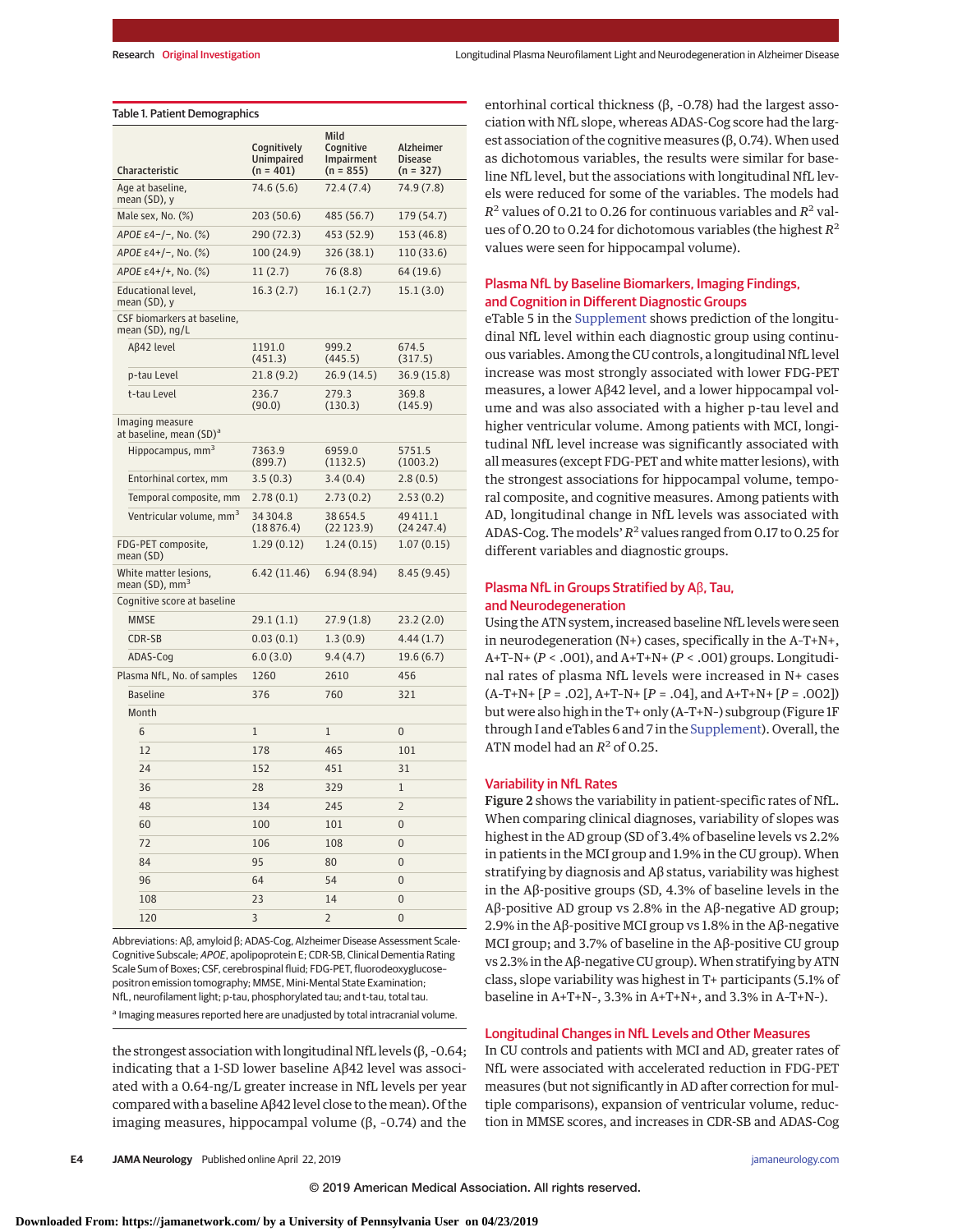

Observed data in different diagnostic (DX) groups (A-C). Estimated means and 95% CI in DX groups (D), with results from a linear mixed-effects model were adjusted for age (associated with greater NfL levels, β, 1.3; P < .001) and sex  $(P = .21)$ . Estimated means and 95% CI of the means for different diagnostic groups (E) were stratified by amyloid β (Aβ) status (defined by cerebrospinal fluid [CSF] Aβ42). Estimated means and 95% CIs of the means in the ATN groups (F-I) were defined using CSF Aβ42 for A, CSF phosphorylated tau (p-tau) for T, and the temporal cortical composite for N in the ATN system. Trajectories were tested in linear mixed-effects models, adjusted for age and sex. The eTables 3 and 4 in the Supplement give details on DX group and Aβ status, and eTables 6 and 7 in the Supplement give details on the ATN classification. AD indicates Alzheimer dementia; CU, cognitively unimpaired; and MCI, mild cognitive impairment.

scores. In addition, greater increases in NfL levels were associated with accelerated loss of hippocampal volume and entorhinal cortical thickness in CU controls and patients with MCI and with accelerated increases in t-tau level, p-tau level, and white matter lesions in patients with MCI (Table 3). In patients with MCI, there was also an association with a small increase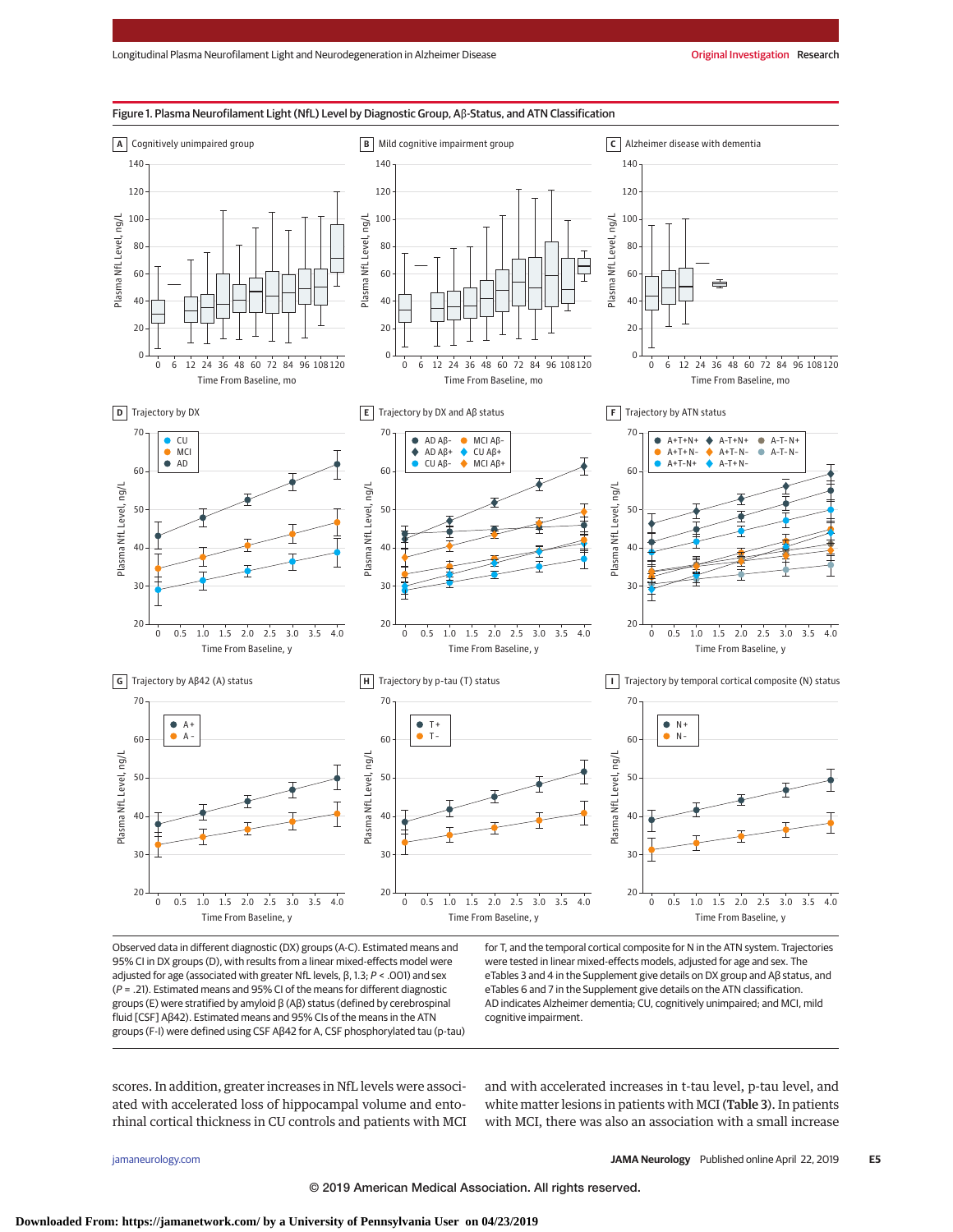| <b>Continuous Variables</b> |         |                           |                 | Dichotomous Variables <sup>b</sup> |       |                           |                      |                 |                      |       |
|-----------------------------|---------|---------------------------|-----------------|------------------------------------|-------|---------------------------|----------------------|-----------------|----------------------|-------|
|                             |         | <b>Baseline NfL Level</b> | <b>NfL Rate</b> |                                    |       | <b>Baseline NfL Level</b> |                      | <b>NfL Rate</b> |                      |       |
| <b>Measure</b>              | β       | P Value <sup>c</sup>      | ß               | P Value <sup>c</sup>               | $R^2$ | β                         | P Value <sup>c</sup> | ß               | P Value <sup>c</sup> | $R^2$ |
| Aß42 level                  | $-3.11$ | < .001 (< .001)           | $-0.64$         | < .001 (.001)                      | 0.22  | 5.35                      | < 001 (< 001)        | 0.98            | .007(.01)            | 0.21  |
| t-tau Level                 | 2.99    | $< 001$ ( $< 001$ )       | 0.49            | .01(.02)                           | 0.21  | 5.29                      | < 001 (< 001)        | 1.25            | .001(.004)           | 0.21  |
| p-tau Level                 | 2.70    | < 001 (.002)              | 0.52            | .009(.02)                          | 0.21  | 5.34                      | < 001 (< 001)        | 1.37            | < 001 (.003)         | 0.21  |
| Hippocampus volume          | $-4.56$ | $< 001$ ( $< 001$ )       | $-0.74$         | $< 001$ ( $< 001$ )                | 0.26  | 7.66                      | < 001 (< 001)        | 1.22            | < .001 (.001)        | 0.24  |
| <b>Entorhinal cortex</b>    | $-3.79$ | $< 001$ ( $< 001$ )       | $-0.78$         | .001(.002)                         | 0.23  | 5.81                      | < 001 (< 001)        | 1.05            | .006(.01)            | 0.22  |
| Temporal composite          | $-4.35$ | $< 001$ ( $< 001$ )       | $-0.62$         | .005(.009)                         | 0.24  | 7.75                      | < 001 (< 001)        | 0.86            | .04(.06)             | 0.23  |
| Ventricular volume          | 3.55    | $< 001$ ( $< 001$ )       | 0.55            | < 001 (.002)                       | 0.22  | 3.90                      | .002(.006)           | 0.60            | .06(.08)             | 0.20  |
| FDG-PET composite           | $-3.79$ | < 001 (< 001)             | $-0.51$         | .008(.01)                          | 0.23  | 6.78                      | < .001 (< .001)      | 1.01            | .004(.01)            | 0.24  |
| White matter lesions        | 0.99    | .11(.15)                  | 0.36            | .09(.10)                           | 0.18  | 2.28                      | .13(.15)             | 1.18            | .02(.03)             | 0.19  |
| <b>MMSE</b> score           | $-4.35$ | < 001 (< 001)             | $-0.4$          | .04(.04)                           | 0.22  | 10.38                     | < .001 (< .001)      | 0.95            | .07(.08)             | 0.22  |
| CDR-SB score                | 4.46    | $< 001$ ( $< 001$ )       | 0.65            | .002(.004)                         | 0.22  | 22                        | < 001 (< 001)        | 1.47            | .78(.78)             | 0.21  |
| ADAS-Cog score              | 4.59    | $< 001$ ( $< 001$ )       | 0.74            | $< 001$ ( $< 0001$ )               | 0.24  | 17.79                     | < 001 (< 001)        | 4.65            | .23(.25)             | 0.23  |

and cognition).

#### Table 2. Variables Associated With Longitudinal Plasma Neurofilament Light Measures<sup>a</sup>

Abbreviations: Aβ, amyloid β; ADAS-Cog, Alzheimer Disease Assessment Scale-Cognitive Subscale; CDR-SB, Clinical Dementia Rating Scale Sum of Boxes; CSF, cerebrospinal fluid; FDG-PET, fluorodeoxyglucose-positron emission tomography; MMSE, Mini-Mental State Examination; MRI, magnetic resonance imaging; NfL, neurofilament light; p-tau, phosphorylated tau; and t-tau, total tau. levels) expected with a 1-SD increase in the variable's value. For dichotomous variables, normal is always represented as zero and pathological as 1; therefore, all dichotomous coefficients are positive, indicating the effect of being pathological for the given measure.

<sup>a</sup> Variables associated with longitudinal NfL measures were tested in linear mixed-effects models adjusted for age and sex. All predictors were scaled to have zero mean and unit variance so that effect sizes are directly comparable with the additional change in NfL levels per year (or additional baseline NfL

 $c$  P values in parentheses are corrected for multiple comparisons using the Benjamini-Hochberg procedure.

b Cut points were a priori (CSF) or 90% sensitivity for Alzheimer disease (MRI

in Aβ42 levels, but among the CSF biomarkers, the strongest association was seen for the t-tau levels.

## Sensitivity Analyses

We repeated themain analyses without adjustment for age and sex (eFigures 1 and 2 and eTable 8 in the [Supplement\)](https://jama.jamanetwork.com/article.aspx?doi=10.1001/jamaneurol.2019.0765&utm_campaign=articlePDF%26utm_medium=articlePDFlink%26utm_source=articlePDF%26utm_content=jamaneurol.2019.0765), which only had small effects on the associations between the variables and NfL levels. The main exception was that the overall  $R^2$  value of the models was reduced for some measures (A $\beta$ 42, t-tau, and p-tau levels and entorhinal cortex volume) when the covariates were not included.

For the analyses with dichotomous variables, we tested alternative strategies to define cut points (eTables 9 and 10 in the [Supplement\)](https://jama.jamanetwork.com/article.aspx?doi=10.1001/jamaneurol.2019.0765&utm_campaign=articlePDF%26utm_medium=articlePDFlink%26utm_source=articlePDF%26utm_content=jamaneurol.2019.0765). There were slight differences in the results for the different cut point choices, suggesting that different cut point strategies may be used to optimize the associations between longitudinal NfL level and other measures for AD.

For analysis by clinical diagnosis and Aβ status, we removed an outlier patient with NfL rates higher than 30 ng/L and year. This patient had Aβ-negative AD, and the removal was associated with a decrease in the estimated group-level NfL rate compared with considering all patients. The grouplevel NfL rate still remained slightly above zero. It is difficult to draw strong conclusions about NfL level change in the Aβ-negative AD group because of the relatively few number of patients and follow-up visits.

## **Discussion**

The findings supported our primary hypothesis, that plasma NfL levels increased in people with baseline AD-related fea-

tures, and our secondary hypotheses, that changes in NfL levels differed by ATN class and were associated with longitudinal changes in other AD-associated measures. Compared with NfL levels in CU controls, the NfL level was increased at baseline in patients with MCI and AD dementia, and increased rates were found in patients with preclinical AD, prodromal AD, and AD dementia. Increased rates of NfL were also detected for people with abnormal baseline CSF biomarkers, MRI measures of atrophy, and reduced FDG-PET measures, and the associations were often strongest in patients with MCI. When stratifying by ATN class, the baseline NfL level was mainly increased in A–T+N+, A+T–N+, and A+T+N+; and rates were mainly increased in A–T+N–, A–T+N+, A+T–N+, and A+T+N+. Also, rates of NfL were correlated with rates of cognitive and imaging measures in all diagnostic groups and with CSF biomarkers in patients with MCI. Taken together, these findings suggest that the NfL level is a dynamic biomarker that changes throughout the course of AD and is sensitive to progressive neurodegeneration. This has important implications, given the unmet need for noninvasive blood-based methods to objectively track longitudinal neurodegeneration in AD. In general, groups with larger NfL slopes also had larger variability in patient-specific slopes.

The baseline associations replicated previous findings.<sup>7</sup> The main novel aspect was the longitudinal analyses of NfL levels, which showed that baseline features of AD (including clinical diagnosis, CSF biomarkers, imaging measures, and cognitive test results) were associated with future increase in NfL levels and that longitudinal NfL levels were correlated with further change in other measures. The associations differed by clinical stage. For example, only some of the baseline measures (including lower Aβ42 level and higher p-tau level) were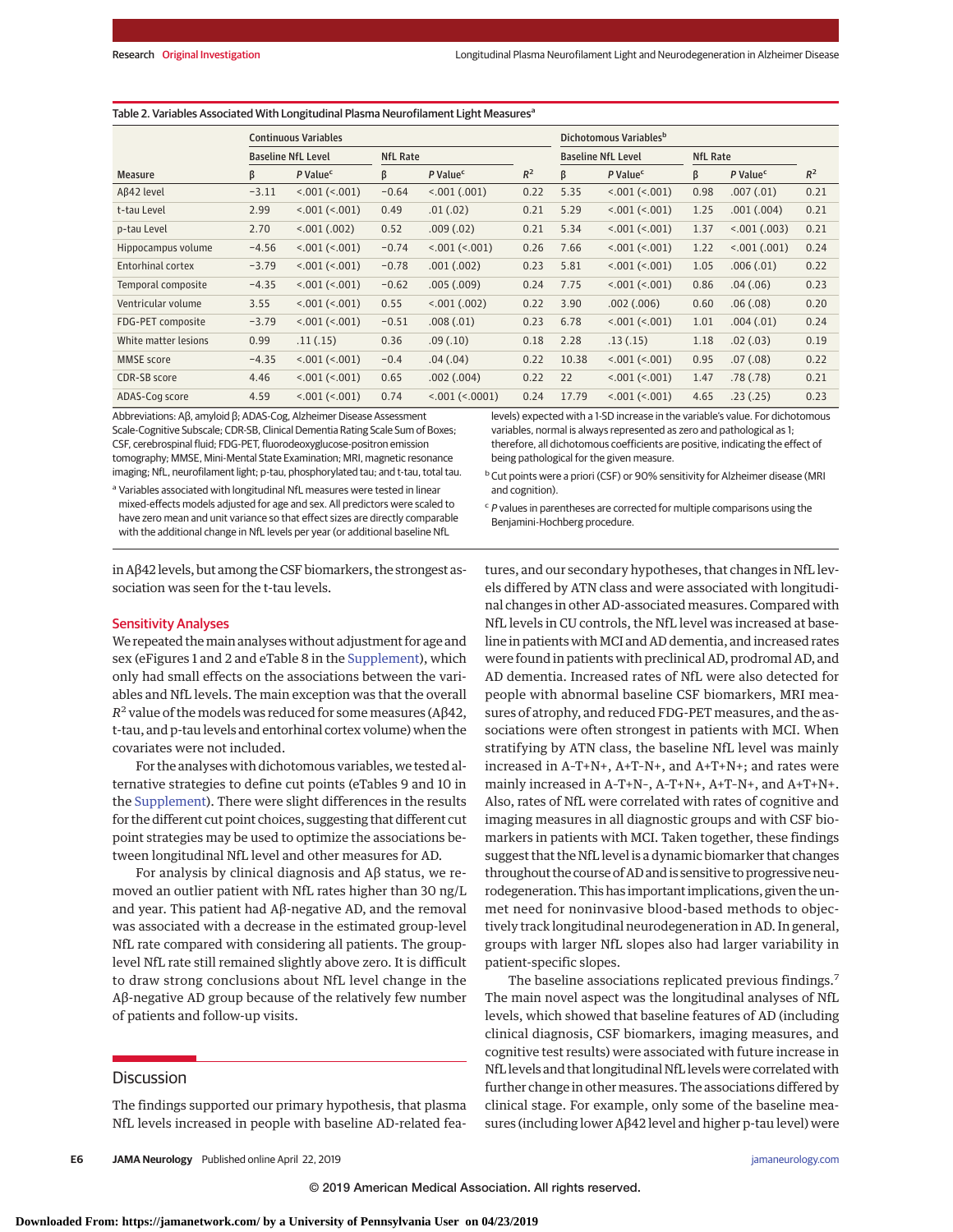

Figure 2. Distribution of Patient-Specific Plasma Neurofilament Light (NfL) Slopes

The ATN system is described in the Statistical Analysis subsection of the Methods section. Aβ indicates amyloid β; AD, Alzheimer disease; CU, cognitively unimpaired; and MCI, mild cognitive impairment.

#### Table 3. Correlations Between Changes in Plasma NfL Levels and Changes in Other Measures<sup>a</sup>

|                                                                                                                                                                                                                                                                                                        | Cognitively<br><b>Unimpaired Controls</b> |                      | <b>Patients With</b><br><b>Mild Cognitive Impairment</b>                                                                                                                                                                                                                 |                      | <b>Patients With</b><br><b>Alzheimer Disease</b> |                      |
|--------------------------------------------------------------------------------------------------------------------------------------------------------------------------------------------------------------------------------------------------------------------------------------------------------|-------------------------------------------|----------------------|--------------------------------------------------------------------------------------------------------------------------------------------------------------------------------------------------------------------------------------------------------------------------|----------------------|--------------------------------------------------|----------------------|
| <b>Longitudinal Measure</b>                                                                                                                                                                                                                                                                            | ρ                                         | P Value <sup>b</sup> | ρ                                                                                                                                                                                                                                                                        | P Value <sup>b</sup> | ρ                                                | P Value <sup>b</sup> |
| Aß42 level                                                                                                                                                                                                                                                                                             | $-0.1$                                    | .12(.16)             | 0.09                                                                                                                                                                                                                                                                     | .01(.03)             | 0.05                                             | .45(.45)             |
| t-tau Level                                                                                                                                                                                                                                                                                            | 0.05                                      | .46(.50)             | 0.21                                                                                                                                                                                                                                                                     | < .001 (< .001)      | 0.11                                             | .09(.12)             |
| p-tau Level                                                                                                                                                                                                                                                                                            | 0.03                                      | .58(.58)             | 0.13                                                                                                                                                                                                                                                                     | 0.001(0.002)         |                                                  | .44(.45)             |
| Hippocampus volume                                                                                                                                                                                                                                                                                     | $-0.18$                                   | < 001(.002)          | $-0.29$                                                                                                                                                                                                                                                                  | < 001 (< 001)        | $-0.1$                                           | .09(.12)             |
| <b>Entorhinal cortex</b>                                                                                                                                                                                                                                                                               | $-0.16$                                   | .002(.004)           | $-0.28$                                                                                                                                                                                                                                                                  | < 001 (< 001)        | $-0.12$                                          | .06(.10)             |
| Ventricular volume                                                                                                                                                                                                                                                                                     | 0.21                                      | < .001 (< .001)      | 0.29                                                                                                                                                                                                                                                                     | < .001 (< .001)      | 0.19                                             | < .001(0.001)        |
| Temporal composite                                                                                                                                                                                                                                                                                     | $-0.14$                                   | .02(.03)             | $-0.30$                                                                                                                                                                                                                                                                  | < 001 (< 001)        | $-0.30$                                          | < .001 (< .001)      |
| Fluorodeoxyglucose composite                                                                                                                                                                                                                                                                           | $-0.14$                                   | .01(.02)             | $-0.26$                                                                                                                                                                                                                                                                  | < 001 (< 001)        | 0.14                                             | .03(.06)             |
| White matter lesions                                                                                                                                                                                                                                                                                   | 0.05                                      | .41(.49)             | 0.18                                                                                                                                                                                                                                                                     | < 001 (.001)         | 0.08                                             | .29(.35)             |
| <b>MMSE</b> score                                                                                                                                                                                                                                                                                      | $-0.13$                                   | .009(.02)            | $-0.36$                                                                                                                                                                                                                                                                  | < .001 (< .001)      |                                                  | < .001 (< .001)      |
| CDR-SB score                                                                                                                                                                                                                                                                                           | 0.3                                       | < .001 (< .001)      | < .001 (< .001)<br>0.36                                                                                                                                                                                                                                                  |                      | 0.28                                             | < .001 (< .001)      |
| ADAS-Cog score                                                                                                                                                                                                                                                                                         | 0.19                                      | < 001(.001)          | 0.37                                                                                                                                                                                                                                                                     | < 001 (< 001)        | 0.33                                             | < .001               |
| Abbreviations: Aβ, amyloid β; ADAS-Cog, Alzheimer Disease Assessment<br>Scale-Cognitive Subscale; CDR-SB, Clinical Dementia Rating Scale Sum of Boxes;<br>CSF, cerebrospinal fluid; MMSE, Mini-Mental State Examination;<br>NfL, neurofilament light; p-tau, phosphorylated tau; and t-tau, total tau. |                                           |                      | measures. Slopes for NfL levels and other measures were estimated in<br>separate linear mixed-effects models (adjusted for age and sex) and then<br>correlated with each other.<br><sup>b</sup> P values in parentheses are corrected for multiple comparisons using the |                      |                                                  |                      |

<sup>a</sup> Correlations between slopes for plasma NfL levels and slopes for other

 $b$  P values in parentheses are corrected for multiple comparisons using the

Benjamini-Hochberg procedure.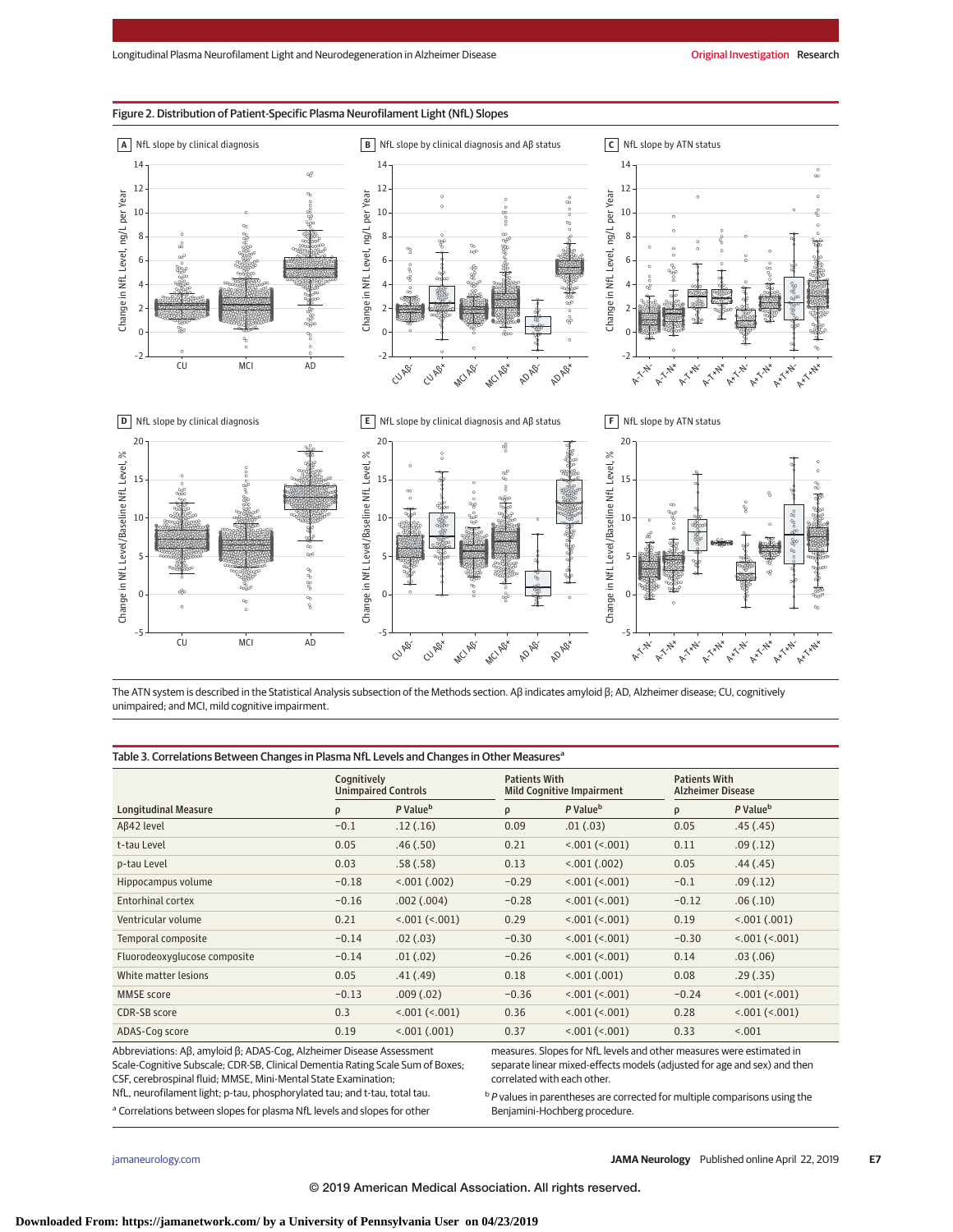associated with longitudinal increase in NfL levels in CU controls, whereas most measures (atrophy, cognition, and CSF biomarkers) were associated with longitudinal increase in NfL level among patients with MCI, but only poor cognition (ADAS-Cog) was associated with longitudinal increase in NfL level among patients with AD dementia. When using dichotomous baseline variables, we replicated all findings in general but with some differences between different sets of cut points. For example, the a priori defined cut points for CSF biomarkers and the cut points at 90% sensitivity for AD for imaging and cognitive measures had stronger associations with the longitudinal NfL level compared with cut points defined using the data in Aβ-negative CU controls. Future studies can further refine optimal cut points for different measures. Worsening cognition and atrophy was correlated with an increase in NfL levels in all diagnostic groups, but the greatest correlations were seen in the MCI group. These results suggest that longitudinal NfL level can be used to dynamically track neurodegeneration throughout the preclinical stage and different clinical stages of AD.

Our ATN system explained about 25% of the variance in NfL level, which was similar to some of the best individual measures. Longitudinal NfL level was generally increased in patients who were classified as N+ (using temporal brain atrophy for the N-classifier; A–T+N+, A+T+N+, and A+T–N+) and in those who were isolated T+ (A–T+N–). The lowest slopes were seen in those who were T– and N–, independent of Aβ positivity (A+T–N– and A–T–N–). One interpretation of this is that NfL reflected neurodegeneration that occurred independent of Aβ pathology (of note, few patients had neurodegeneration because of causes other than AD, which may explain why A $\beta$  positivity was associated with greater NfL slopes in all diagnostic categories). This result is similar to findings from other neurodegenerative conditions<sup>19,20</sup> and brain injury due to other causes.6,21-23 In general, the concentrations of blood-based NfL appears to reflect the intensity of the neuronal injury.

For example, for cardiac arrest, baseline serum NfL level was associated with neurological clinical outcome 6 months after the event.<sup>24</sup>

# Limitations

One limitation is that we lacked tau–PET. We quantified tau using CSF biomarkers, which were associated with NfL levels, but previous studies suggest that tau-PET imaging is more closely associated with neurodegeneration compared with CSF tau biomarkers.<sup>25</sup> For Aβ, we used CSF Aβ42. It may also be interesting to test Aβ-PET imaging in future studies. The analyses require a Quanterix single molecule array platform, which is still not readily available in most laboratories, and there to date are no in vitro diagnostics-approved methods for plasma NfL levels. There was a lack of long-term follow-up data in the AD dementia group because of drop out, whereas the estimates for long-term trajectories in the dementia group were uncertain. However, other data appeared to be missing at random, for which LME models were generally robust. We did not control for AD phenotype subtypes, and we cannot exclude the possibility that comorbidities (including vascular disease) contributed to the results. The study has potential for generalization in typical amnestic AD, but the value for extrahippocampal forms or the effect of vascular comorbidities is uncertain. For the recently proposed ATN classification,<sup>8</sup> we acknowledge that it may be operationalized in many ways, which is beyond the scope of this study.

# **Conclusions**

The findings suggest that plasma NfL level can be used as a noninvasive biomarker to track neurodegeneration in AD. Plasma NfL level may therefore be considered as a candidate tool to monitor effects on neurodegeneration in patients with AD, including in disease-modifying trials.

#### ARTICLE INFORMATION

**Accepted for Publication:** January 19, 2019. **Published Online:** April 22, 2019. doi[:10.1001/jamaneurol.2019.0765](https://jama.jamanetwork.com/article.aspx?doi=10.1001/jamaneurol.2019.0765&utm_campaign=articlePDF%26utm_medium=articlePDFlink%26utm_source=articlePDF%26utm_content=jamaneurol.2019.0765)

**Author Affiliations:** Clinical Memory Research Unit, Department of Clinical Sciences, Lund University, Lund, Sweden (Mattsson); Department of Neurology, Skåne University Hospital, Sweden (Mattsson); Wallenberg Center for Molecular Medicine, Lund University, Lund, Sweden (Mattsson); Department of Neurology, Perelman School of Medicine, University of Pennsylvania, Philadelphia (Cullen); Institute of Neuroscience and Physiology, Department of Psychiatry and Neurochemistry, the Sahlgrenska Academy at the University of Gothenburg, Mölndal, Sweden (Cullen, Andreasson, Zetterberg, Blennow); Clinical Neurochemistry Laboratory, Sahlgrenska University Hospital, Mölndal, Sweden (Andreasson, Zetterberg, Blennow); Department of Neurodegenerative Disease, University College London Institute of Neurology, Queen Square, London, United Kingdom (Zetterberg); UK Dementia Research Institute at University College London, London, United Kingdom (Zetterberg).

**Author Contributions:** Dr Mattsson and Mr Cullen had full access to all of the data in the study and take responsibility for the integrity of the data and the accuracy of the data analysis. Concept and design: Mattsson, Zetterberg, Blennow. Acquisition, analysis, or interpretation of data: All authors. Drafting of the manuscript: Mattsson, Cullen. Critical revision of the manuscript for important intellectual content: Andreasson, Zetterberg, **Blennow** Statistical analysis: Mattsson, Cullen. Obtained funding: Zetterberg, Blennow. Administrative, technical, or material support: Andreasson, Zetterberg. Supervision: Mattsson, Blennow. **Conflict of Interest Disclosures:** Dr Mattsson

reported being a consultant for the Alzheimer's Disease Neuroimaging Initiative and being a Wallenberg Molecular Medicine Fellow. Dr Zetterberg reported serving on the advisory boards for Roche Diagnostics, Wave, Samumed, and CogRx and being a Wallenberg Academy Fellow. Drs Zetterberg and Blennow reported being

cofounders of Brain Biomarker Solutions in Gothenburg AB, a Gothenburg University Ventures-based platform company at the University of Gothenburg. Dr Blennow reported serving as a consultant or on advisory boards for Alzheon, Eli Lilly and Company, Novartis, and Roche Diagnostics and holding a Torsten Söderberg Professorship in Medicine. No other disclosures were reported.

**Funding/Support:** Data collection and sharing for this project was funded by grant U01 AG024904 from the National Institutes of Health and award number W81XWH-12-2-0012 from the Department of Defense Alzheimer's Disease Neuroimaging Initiative. Alzheimer Disease Neuroimaging Initiative (ADNI) is funded by the National Institute on Aging, the National Institute of Biomedical Imaging and Bioengineering, and through generous contributions from the following: AbbVie Inc, the Alzheimer's Association, the Alzheimer's Drug Discovery Foundation; Araclon Biotech; BioClinica; Biogen; Bristol-Myers Squibb Company; CereSpir Inc; Cogstate; Eisai Company Limited; Elan Pharmaceuticals Inc; Eli Lilly and Company; EuroImmun; F. Hoffmann-La Roche Limited and its affiliated company Genentech Inc; Fujirebio; GE